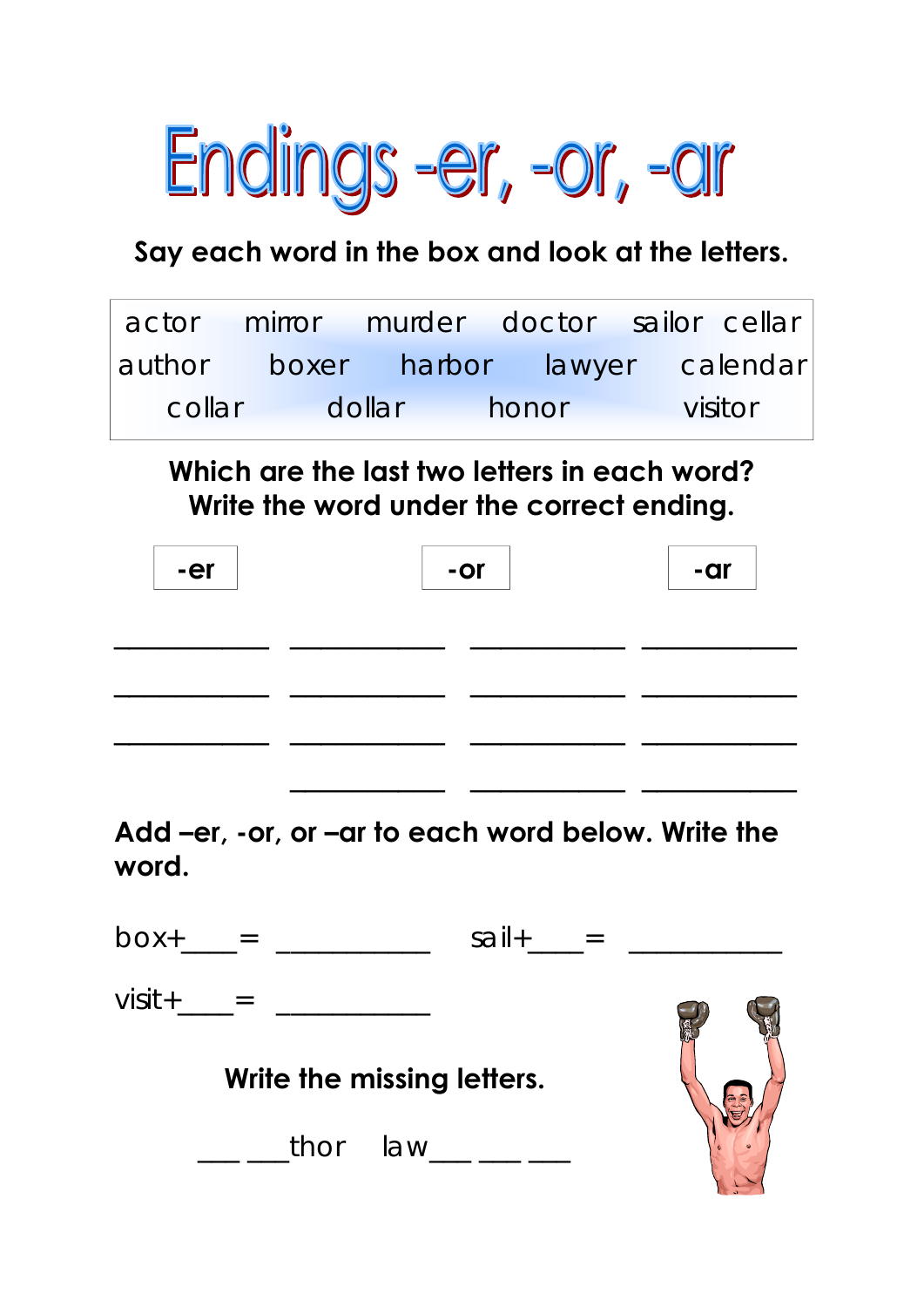

## **Add –ar or –or to each word part. Write the word.**

| $mirror+$<br>$\equiv$ | $\equiv$                 |
|-----------------------|--------------------------|
| $\bigcap$<br>$=$      | $\overline{\phantom{0}}$ |

### **Write a word from the box in each sentence.**  You might add <u>-s to a word.</u>

- 1. Which witch said,"\_\_\_\_\_\_\_\_\_\_\_ **Example 20 on the wall, who is the**  fairest of them all?"
	-
- 2. A \_\_\_\_\_\_\_\_\_\_ is usually hired in a \_\_\_\_\_\_\_\_\_\_ case.
- 3. A good place to find a \_\_\_\_\_\_\_\_\_\_\_\_ is on a boat in the \_\_\_\_\_\_\_\_\_\_\_\_\_\_.
- 4. The \_\_\_\_\_\_\_\_\_\_bill\_\_\_\_\_\_\_\_\_\_ George Washington.

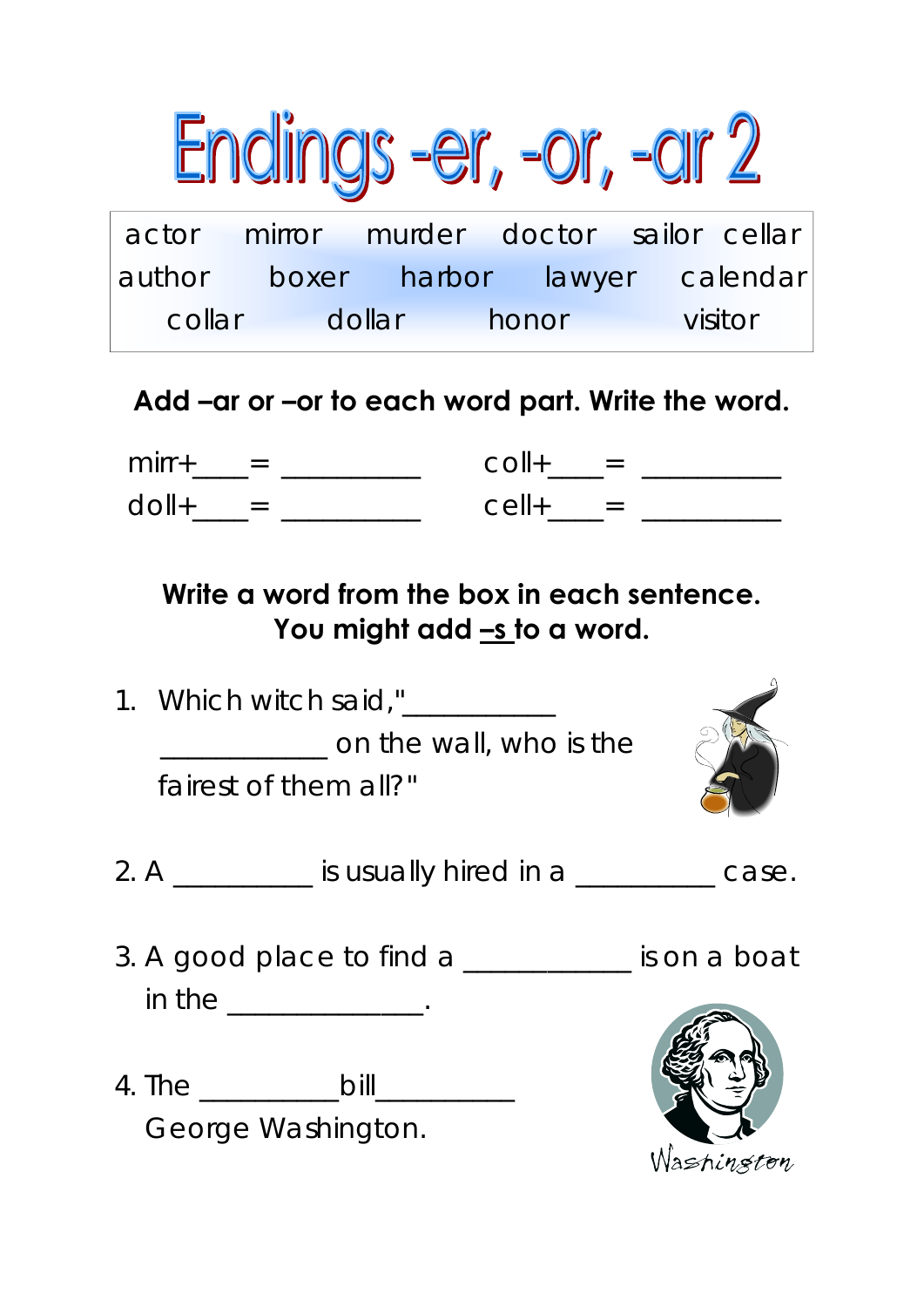

### **Write a word from the box in each sentence. You might add –s to a word.**

- 1. We had a \_\_\_\_\_\_\_\_\_\_\_\_\_\_\_in our classroom. She was an \_\_\_\_\_\_\_\_\_ and had written many books.
- 2. The \_\_\_\_\_\_\_\_\_\_\_\_ 's new movie was about a famous the control of the control of the control of the control of the control of the control of the control o



- 3. The \_\_\_\_\_\_\_\_\_\_of my shirt was ripped when I was cleaning the \_\_\_\_\_\_\_\_\_\_\_.
- 4. I put my \_\_\_\_\_\_\_\_\_\_\_\_\_\_\_ 's appointment on my

 $\overline{\phantom{a}}$  ,  $\overline{\phantom{a}}$  ,  $\overline{\phantom{a}}$  ,  $\overline{\phantom{a}}$  ,  $\overline{\phantom{a}}$  ,  $\overline{\phantom{a}}$  ,  $\overline{\phantom{a}}$  ,  $\overline{\phantom{a}}$  ,  $\overline{\phantom{a}}$  ,  $\overline{\phantom{a}}$  ,  $\overline{\phantom{a}}$  ,  $\overline{\phantom{a}}$  ,  $\overline{\phantom{a}}$  ,  $\overline{\phantom{a}}$  ,  $\overline{\phantom{a}}$  ,  $\overline{\phantom{a}}$